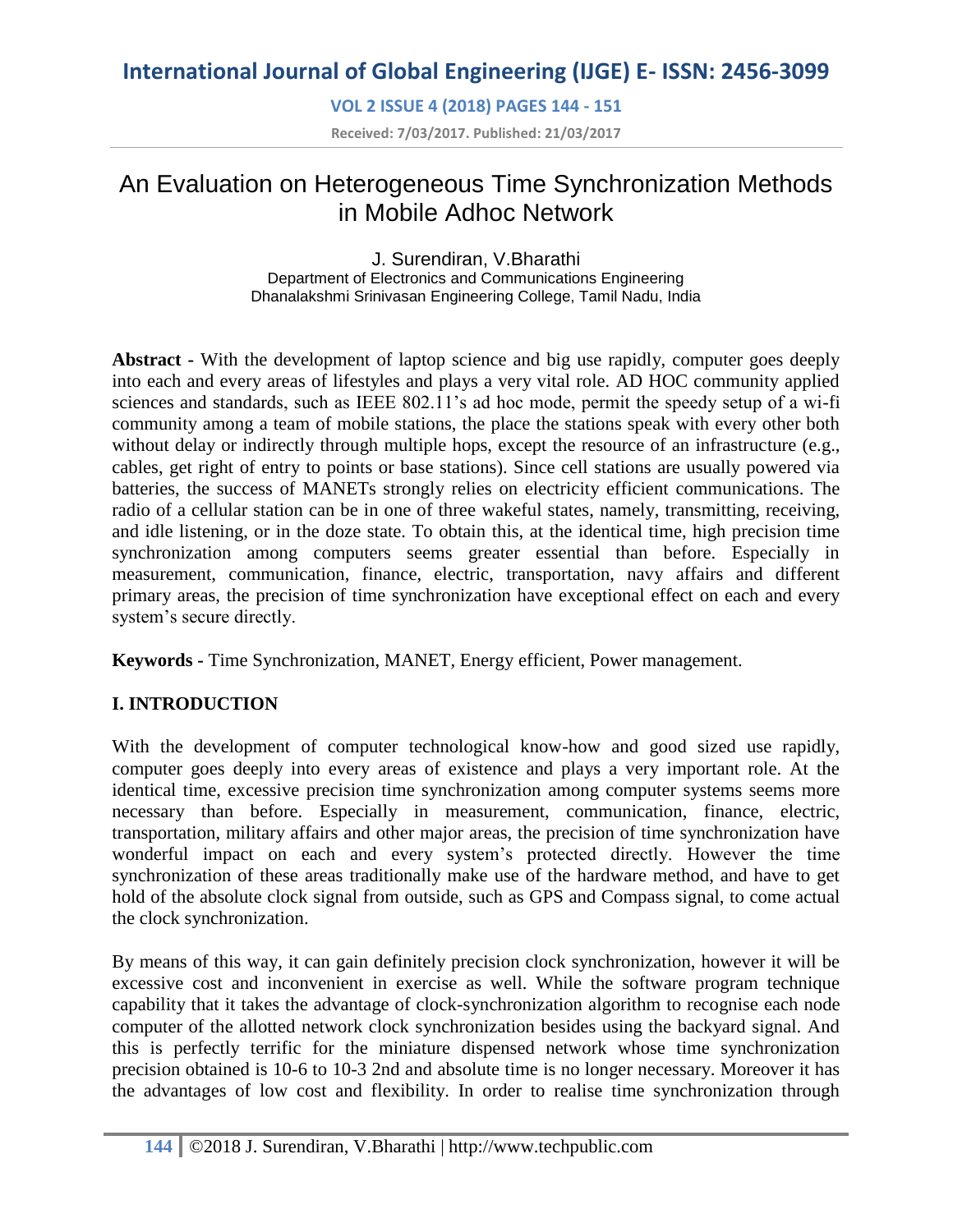# **International Journal of Global Engineering (IJGE) E- ISSN: 2456-3099 VOL 2 ISSUE 4 (2018) PAGES 144 - 151 Received: 7/03/2017. Published: 21/03/2017**

software program method, this technique is studied in this paper, and the time synchronization precision is analyzed as well.

There are several possible strategies for community time synchronization [1]. One choice is to have full autonomy, where the clocks feature independently without affecting to each other. This choice requires universal calibrations because clocks tend to go with the flow from every other. Precise clocks that supply autonomy for a duration [2] or exterior unique time source such as global satellite navigation device (GNSS) are additionally chances herein. A 2nd option is the (centralized) masterslave structure. This is a hierarchical gadget where the lower stage nodes synchronize with the greater stage nodes however now not vice versa.

A downside of this method is that a fault in a grasp (or sub master) node influences the whole (rest of the) network. This makes the network vulnerable. The advantages of this approach are its simplicity and hat clock nice requirements are decreased to the greater hierarchy levels, which lowers the costs. The 0.33 alternative is the mutual (distributed, decentralized) synchronization in which the nodes synchronize themselves based on mutual cooperation except a master. Naturally, there are additionally hybrid techniques where a grasp (or a group of masters) leads the game however the relaxation of the nodes cooperate in a mutual fashion. Possibly, there is a hierarchical shape and cooperation exists inside a hierarchy level. Furthermore, the grasp may want to be one that is not everlasting however it can be changed by another node in the case of failure or if it is now not on hand for some other reason. Inside the strategies are protocols, which describe how timing messages are allotted in a community and what and how many messages are needed. Several protocols have been proposed for network time synchronization (NTS) of wi-fi sensor and ad-hoc networks. References [3],[4],[5],[6],[7], [8] furnish a appropriate picture of these protocols. They comply with the above noted widespread techniques in a way or another. In latest years, averaging-based algorithms for totally dispensed global clock synchronization have been studied [10], [11], [12], [13], [14], 15], [16]. Those averaging-based algorithms estimate the averages of clock fees and/or offsets, and they can essentially be linked to the discrete-time agreement/linear-consensus algorithms [18, Chap. 7], [19] that enable a giant range of distributed nodes to attain agreement on a frequent value, e.g., the international average amongst their local values, in an iterative and absolutely disbursed manner.

## **II. LITERATURE REVIEW**

## **A. Simple Averaging Scheme for Global Clock Synchronization**

Simple averaging scheme for global clock synchronization in carefully populated MANETs. We discussed the crucial traits of the scheme through the analysis and simulation results. Recall that the overall performance was once evaluated in phrases of two metrics: The speed of convergence to the consistent country and the variant of relative time differences in consistent state. Roughly speaking, the former is decided via the meeting frequency, independent of relative clock skews. On the other hand, the variation of relative time variations in consistent nation is influenced at once by means of relative clock skews. Even though these elements were derived below the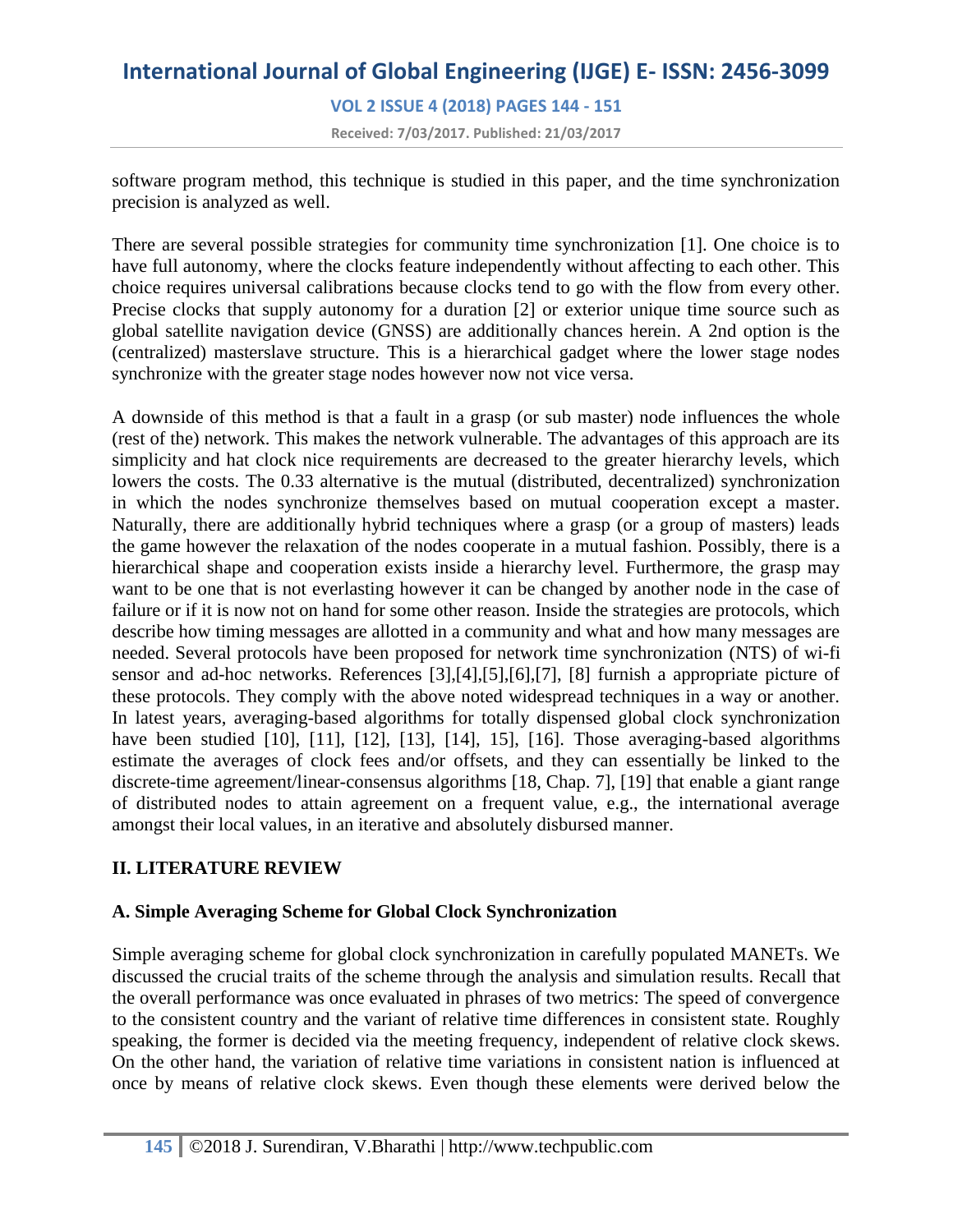**VOL 2 ISSUE 4 (2018) PAGES 144 - 151 Received: 7/03/2017. Published: 21/03/2017**

assumption of Poisson meetings, we confirmed their applicability to actual situations by means of showing the simulation end result with real trace facts [32].

# **B. CQPM**

Tsenget al.[21] proposed the first asynchronous power mananagement protocols that can successfully operate in an 802.11-based MANET except want for synchronization. Then, Jianget al.in [18], Zhenget al.in [19], and Chouet al.in [22] concurrently and independently proposed similar cyclic quorum-based strength administration (CQPM) protocols to enhance the performances in [21]. In these CQPM protocols [19], [22], [18], [19], there are two types of BIs, namely, utterly awake BI (FBI) and ordinary BI(NBI). In Fig. 1(a), the FBI begins with the beacon window followed by way of the facts window. Every station shall broadcast its beacons solely in its beacon windows. After the shut of the beacon window, a PS station needs to remain awake at some point of the entire records window. The layout purpose of the FBI [17] is to impose a PS station to stay wide awake sufficiently long so as to ensure that neighboring stations have danger to receive every other's beacons (and therefore discover every other) even if their clocks are different. On the different hand, the NBI1 starts with an ATIM window.



Fig. 1 (a) Example of the neighbor protection in CQPM. (b) P continually loses Q's beacons when P's clock leads Q's clock by means of 5×BI+t, where AW<t<br/><br/>t-bw. note="" that="" some="" arrows="" representing="" the="" beacon="" frames="" are="" <b="" title="ignored|left out|overlooked|ignored|unnoticed|disregarded|neglected|omitted|not noted" class="qtiperar" style="cursor: pointer; color: green;" id="tip\_5">not noted for clarity.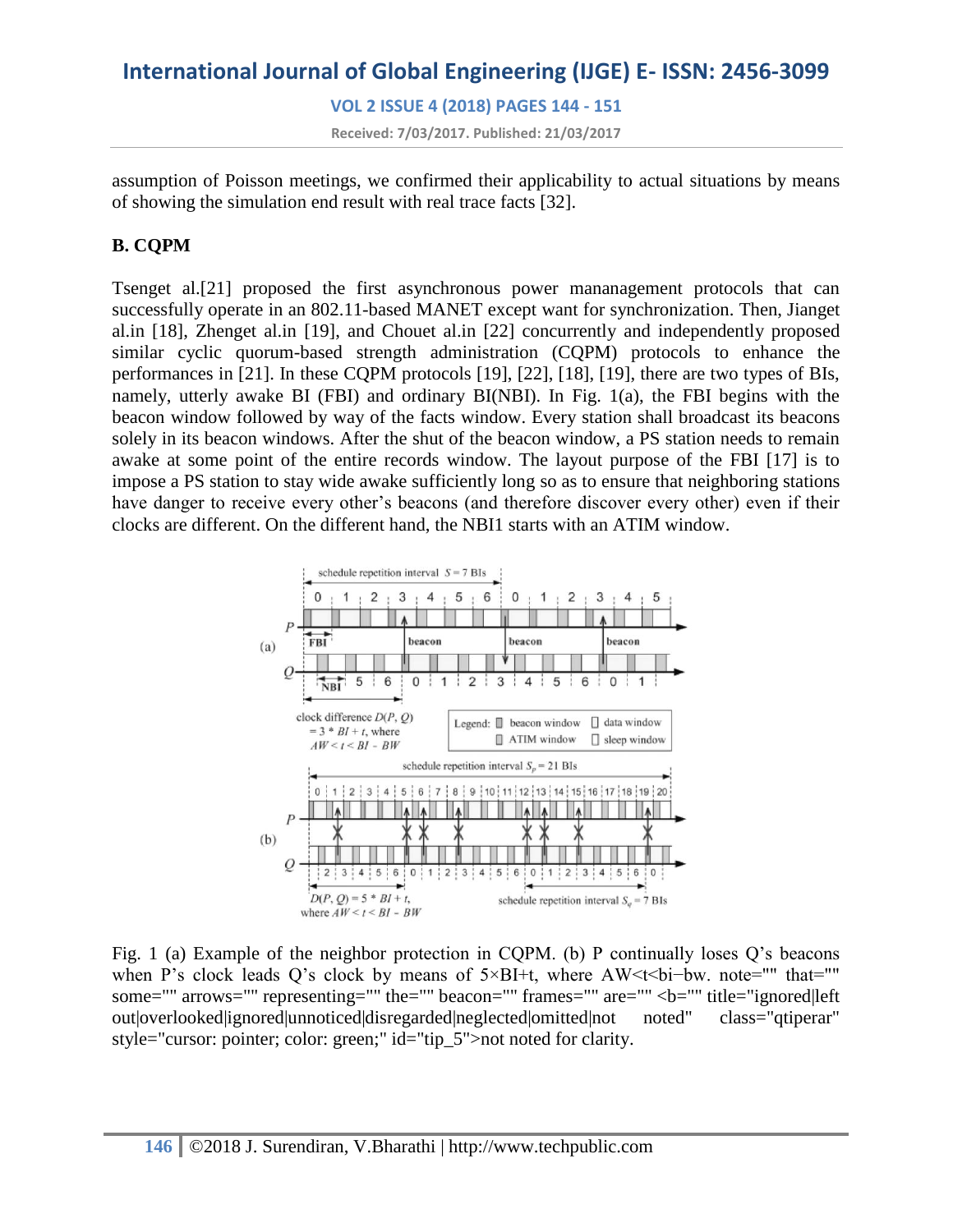**VOL 2 ISSUE 4 (2018) PAGES 144 - 151**

**Received: 7/03/2017. Published: 21/03/2017**

After the ATIM window ends, a PS station may additionally doze off for the duration of the sleep window. Let the lengths of the beacon window, the ATIM window, and the BI be denoted by BW, AW, and BI, respectively. CQPM protocols require that AW  $\>gt;$  BW.

Importantly, in CQPM, when a station switches to the PS mode, it selects a quorum qi ⊆{0,1,...,S−1}from the cyclic quorum machine Q={qi} </t<br/>solid  $Q = \{q_i\}$  </t<br/>solid  $Q = \{q_i\}$  </t<br/>solid  $Q = \{q_i\}$ in a time table repetition interval(SRI), whereas the residual BIs are NBIs, where SRI=S potential that these S consecutive BIs that represent the particular awake/sleep schedule many times repeat.

In Fig. 2(a) for example, S=7 and Q={q0={0,1,3},q1= {1,2,4}, q2={2,3,5}, q3={3,4,6},  $q4 = \{4,5,0\}$ ,  $q5 = \{5,6,1\}$ ,  $q6 = \{6, 0,2\}$ , both PS stations P and Q pick out the  $q0 = \{0,1,3\}$ th BIs as their FBIs in each consecutive seven BIs. To preserve the analysis and presentation simple, we assume that no collisions take place in beacon broadcast for the duration of this paper barring for simulations. Under this assumption, [18], [22], and [19] have established that two PS neighbors, i.e.,P and Q, are able to discover each different in finite time, regardless of their clock difference  $D(P,Q)$ .

## **C. IEEE 802.11 TSF**

In 802.11 TSF, clock synchronization is done by means of periodical timing facts change thru beacon frames, which contain timestamps. In the IEEE 802.11 requirements [20], an ad-hoc community is called an Independent Basic Service Set (IBSS), in which all of the stations are within every other's transmission range [24].



Fig. 2 Beacon generation window [2]

According to the IEEE 802.11 specifications [20], every station continues a TSF timer (clock) of the order of microseconds. Clock or timing synchronization is achieved by means of nodes periodically changing timing facts through beacon frames. Each node in an IBSS shall adopt the timing acquired from any beacon that has a TSF time fee (the timestamp) later than its own TSF timer. All nodes in the IBSS adopt a frequent value, a beacon period, which defines the length of beacon intervals or periods. This value, hooked up by using the node that initiates the IBSS, defines a sequence of Target Beacon Transmission Times (TBTTs) exactly aBeaconPeriod time devices apart. Time zero is described to be a TBTT. Beacon era in an IBSS is distributed; all nodes in the IBSS participate in the manner as follows.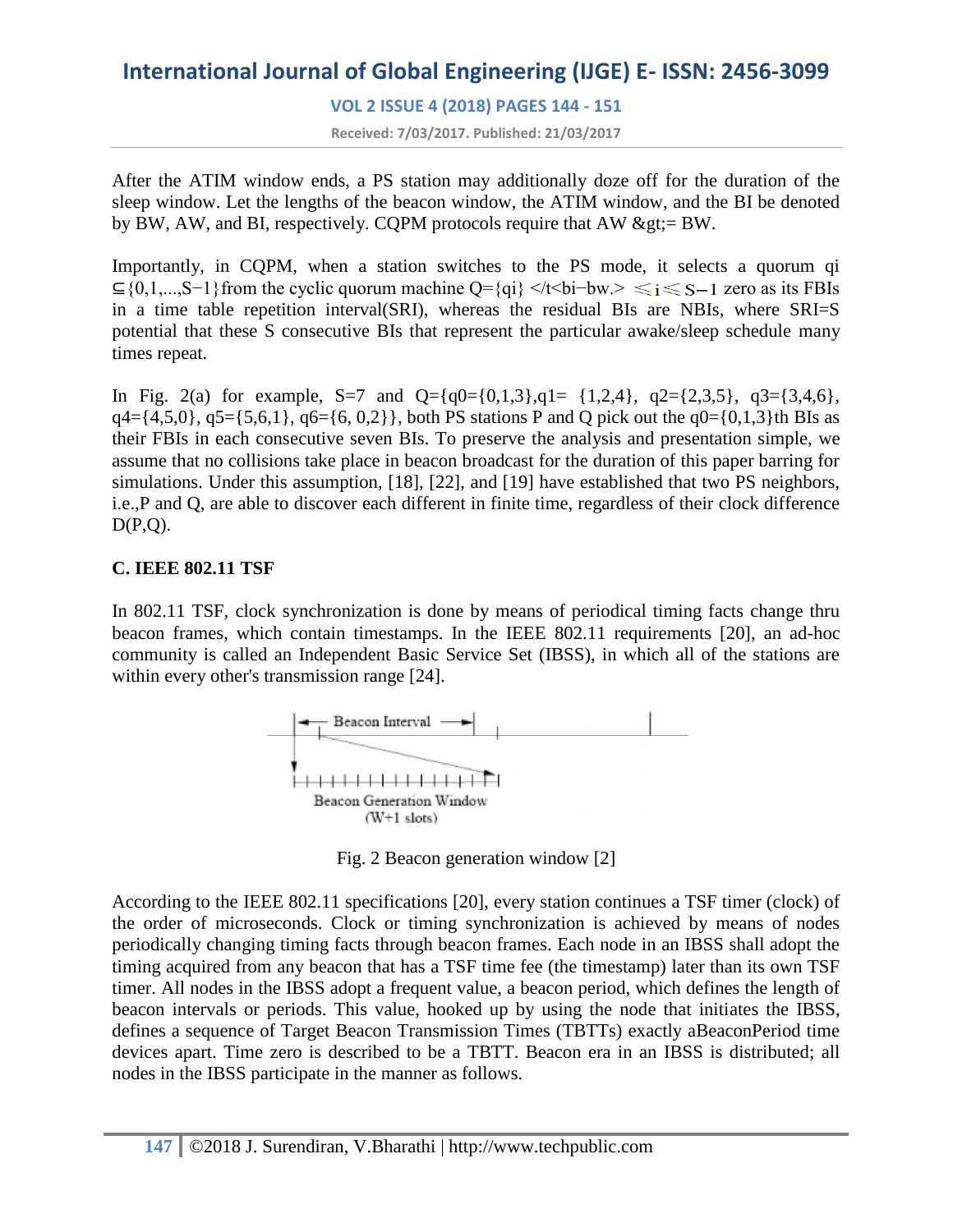**VOL 2 ISSUE 4 (2018) PAGES 144 - 151**

**Received: 7/03/2017. Published: 21/03/2017**

1) Beacon Generation and Clock Synchronization

1. At every TBTT each node calculates a random prolong uniformly dispensed in the range between zero and

2.aCWmin.aSlotTime.

2. The node waits for the period of the random delay.

3. If a beacon arrives earlier than the random delay timer has expired, the node cancels the pending beacon transmission and the ultimate random delay.

4. When the random lengthen timer expires, the node transmits a beacon with a timestamp equal to the cost of the node's TSF timer1.

5. Upon receiving a beacon, a station sets its TSF timer to the timestamp of the beacon if the price of the timestamp is later than the station's TSF timer2. Thus, as illustrated in Fig 2, at the commencing of each beacon interval, there is a beacon generation window consisting of W+1 slots each of length aSlotTime, where  $W = 2.aCW$ min. Each node is scheduled to transmit a beacon at the establishing of one of the slots.

## **D. ATSP**

ATSP was once proposed in [21] to clear up the scalability problem. Here in ATSP the fastest station competes for beacon transmission every beacon period and other stations compete occasionally. In ATSP every node is assigned an integer I(i) that determines how often every node shall participate in beacon contention. Each node contends for beacon transmission once each and every I(i) beacon periods. Therefore smaller the cost of I, higher the node probabilities of beacon transmission. The solely problem arises with ATSP when the quickest node leaves the IBSS. Then the community takes more time to synchronize.

#### **E. TATSP**

TATSP is proposed in [22]. TATSP dynamically classifies the stations into three tiers according to the clock speed. The stations in tier 1 compete for beacon transmission in each and every beacon length and the stations in tier 2 will compete once in a whilst and the stations in tier three not often compete. TATSF is like minded with 802.11 TSF.

#### **F. ABTSF**

ABTSF protocol is proposed in [23]. ABTSF lets in clock to pass in advantageous direction as nicely as terrible direction. In different phrases we can say that it allows clock to go in both directions. It is not like minded with 802.11 TSF. It selects a token holder who is responsible for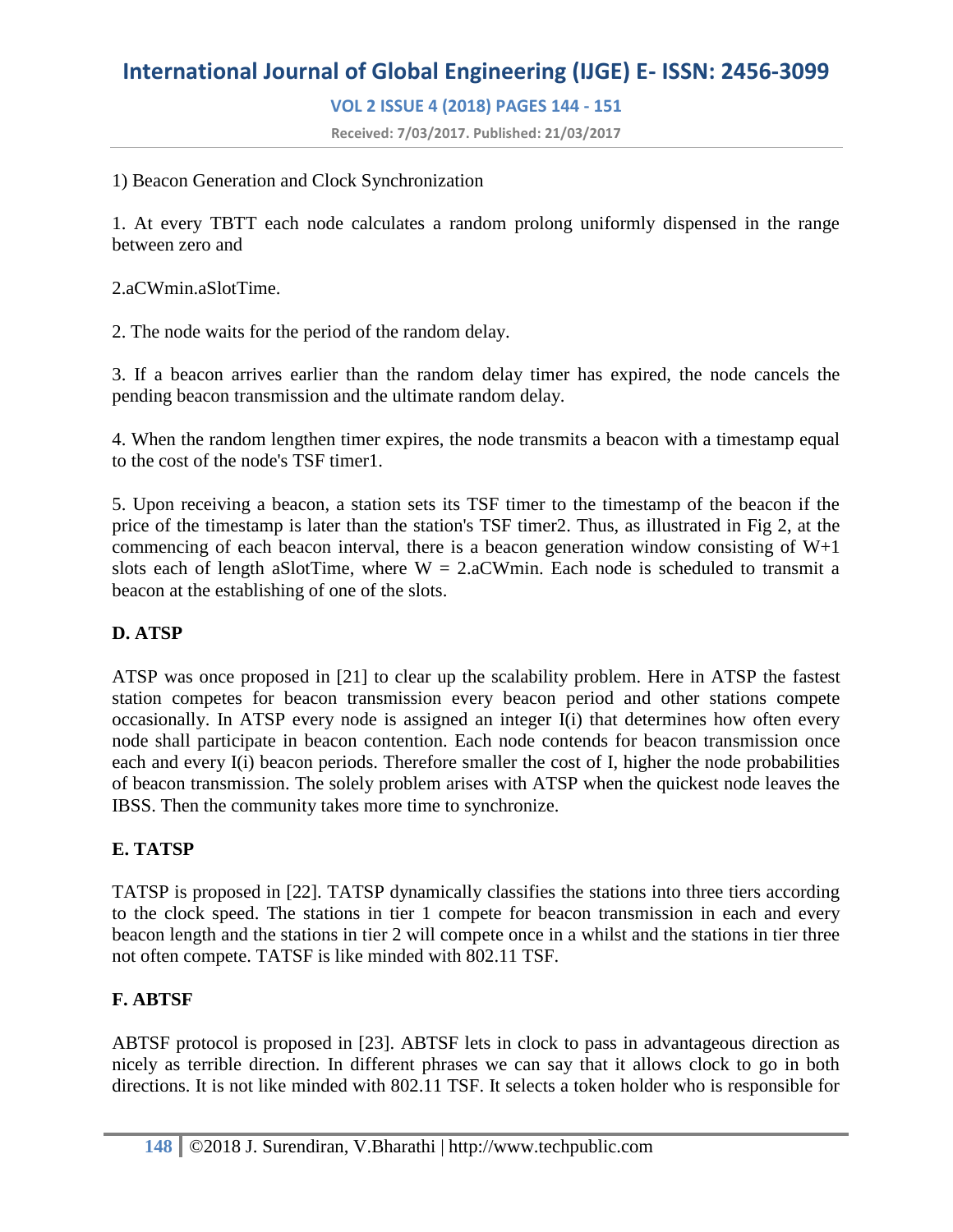**VOL 2 ISSUE 4 (2018) PAGES 144 - 151 Received: 7/03/2017. Published: 21/03/2017**

the beacon transmission. Each station resets its clock after receiving from the beacon holder. The token holder turned around periodically. The accuracy in most clock waft is improved.

## **G. TSPTA**

TSPTA stands for Time Synchronization Procedure Toward Average (TSPTA). It does no longer provide precedence to a specific node. In TSPTA, each node gathers time records via the acquired beacon signal, and using this calculated statistics for self correcting. One of the majos blessings of this approach is achieved via the decentralized processing, we achieve short convergence time and excessive accuracy [24]. H. Some other Global Clock Synchronization There are tremendous research on international clock synchronization in multi-hop wi-fi networks and the surveys are given in [26], [27]. If the network is composed of static nodes and/or low-mobility nodes, the easiest way is to form a hierarchical topology rooted via a distinctive node, i.e., root node, and to broadcast the clock time of the root node to all different nodes along with the topology. This class of world time synchronization schemes consists of Network Time Protocol (NTP) [28] and its extension [29], tree-based method [30], [31], and cluster-based strategy [32]. These approaches, however, will no longer work nicely in challenged networks due to the following reasons: i) Making and keeping the hierarchical topology are challenging due to sparse node density, node mobility, and node failures, and ii) estimation blunders increase with the wide variety of hops from the root node.

## **III. CONCLUSIONS**

From the lookup and analysis, we can get the conclusion for the time synchronization. In a MANET environment, it is often imperative to keep community time synchronization Power Conservation is crucial for battery lifestyles in portable devices. There is quite a number efficient electricity power saving methods. Some of these are for single-hop and some of others are for multi-hop MANET. We have research some of these methods for the same in this paper, which motivates to work for time synchronization in MANET surroundings to enlarge the existence time of the network.

## **REFERENCES**

- [1] Lindsey, William C., et al. "Network synchronization." Proceedings of the IEEE 73.10 (1985): 1445-1467.
- [2] Stover, H. "Network timing/synchronization for defense communications." IEEE Transactions on Communications 28.8 (1980): 1234-1244.
- [3] Römer, Kay, Philipp Blum, and Lennart Meier. "Time synchronization and calibration in wireless sensor networks." Handbook of sensor networks: Algorithms and architectures (2005): 199-237.
- [4] Sundararaman, Bharath, Ugo Buy, and Ajay D. Kshemkalyani. "Clock synchronization for wireless sensor networks: a survey." Ad hoc networks 3.3 (2005): 281-323.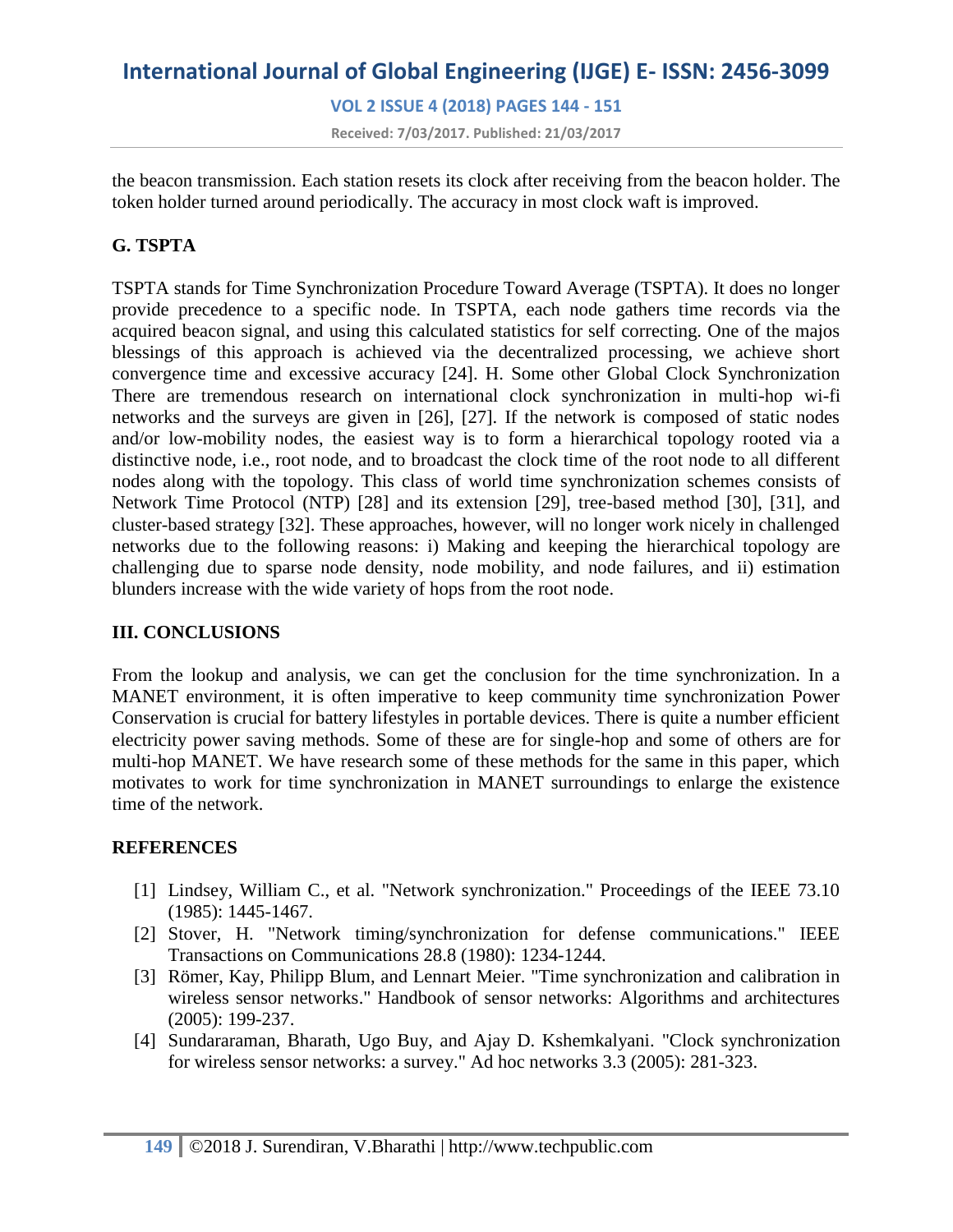#### **VOL 2 ISSUE 4 (2018) PAGES 144 - 151**

**Received: 7/03/2017. Published: 21/03/2017**

- [5] Rentel, Carlos H., and Thomas Kunz. "Network synchronization in wireless ad hoc networks." Carteton Univ., Systems and Computer Engineering, Technical Report SCE-04-08 (2004).
- [6] Li, Qun, and Daniela Rus. "Global clock synchronization in sensor networks." IEEE Transactions on computers 55.2 (2006): 214-226.
- [7] Mills, David L. "Improved algorithms for synchronizing computer network clocks." IEEE/ACM Transactions on networking 3.3 (1995): 245-254.
- [8] Serpedin, Erchin, and Qasim M. Chaudhari. Synchronization in wireless sensor networks: parameter estimation, performance benchmarks, and protocols. Cambridge University Press, 2009.
- [9] Li, Qun, and Daniela Rus. "Global clock synchronization in sensor networks." IEEE Transactions on computers 55.2 (2006): 214-226.
- [10] Barooah, Prabir, and Joao P. Hespanha. "Distributed estimation from relative measurements in sensor networks." Intelligent Sensing and Information Processing, 2005. ICISIP 2005. Third International Conference on. IEEE, 2005.
- [11] Solis, Roberto, Vivek Borkar, and P. R. Kumar. "A new distributed time synchronization protocol for multihop wireless networks." Proceedings of the 45th IEEE Conference on Decision and Control. IEEE San Diego, USA, 2006.
- [12]Liao, Chenda, and Prabir Barooah. "Time-synchronization in mobile sensor networks from difference measurements." Decision and Control (CDC), 2010 49th IEEE Conference on. IEEE, 2010.
- [13] Giridhar, Arvind, and P. R. Kumar. "The spatial smoothing method of clock synchronization in wireless networks." Theoretical Aspects of Distributed Computing in Sensor Networks. Springer, Berlin, Heidelberg, 2011. 227-256.
- [14] Schenato, Luca, and Federico Fiorentin. "Average timesynch: A consensus-based protocol for clock synchronization in wireless sensor networks." Automatica 47.9 (2011): 1878-1886.
- [15]Choi, Bong Jun, et al. "DCS: Distributed asynchronous clock synchronization in delay tolerant networks." IEEE Transactions on Parallel and Distributed Systems 23.3 (2012): 491-504.
- [16] Garin, Federica, and Luca Schenato. "A survey on distributed estimation and control applications using linear consensus algorithms." Networked control systems. Springer, London, 2010. 75-107.
- [17]Jiang, Jehn-Ruey, et al. "Quorum-based asynchronous power-saving protocols for IEEE 802.11 ad hoc networks." Mobile Networks and Applications 10.1-2 (2005): 169-181.
- [18]Zheng, Rong, Jennifer C. Hou, and Lui Sha. "Optimal block design for asynchronous wake-up schedules and its applications in multihop wireless networks." IEEE Transactions on Mobile Computing 5.9 (2006): 1228-1241.
- [19]IEEE Computer Society LAN MAN Standards Committee. "Wireless LAN medium access control (MAC) and physical layer (PHY) specifications." ANSI/IEEE Std. 802.11- 1999 (1999).
- [20] Huang, Lifei, and Ten-Hwang Lai. "On the scalability of IEEE 802.11 ad hoc networks." Proceedings of the 3rd ACM international symposium on Mobile ad hoc networking & computing. ACM, 2002.